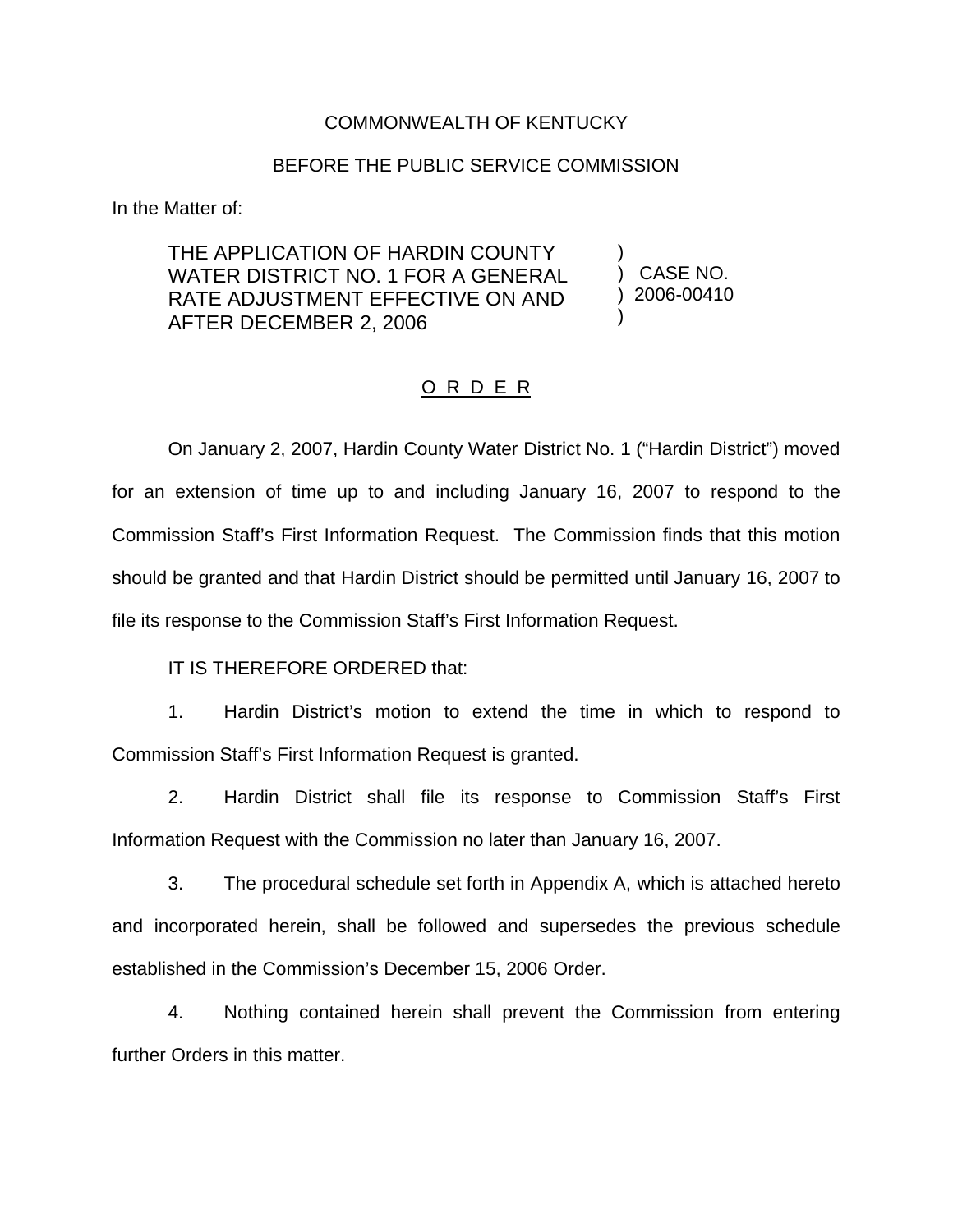Done at Frankfort, Kentucky, this 10<sup>th</sup> day of January, 2007.

By the Commission

ATTEST:

**Executive Director** 

Case No. 2006-00410